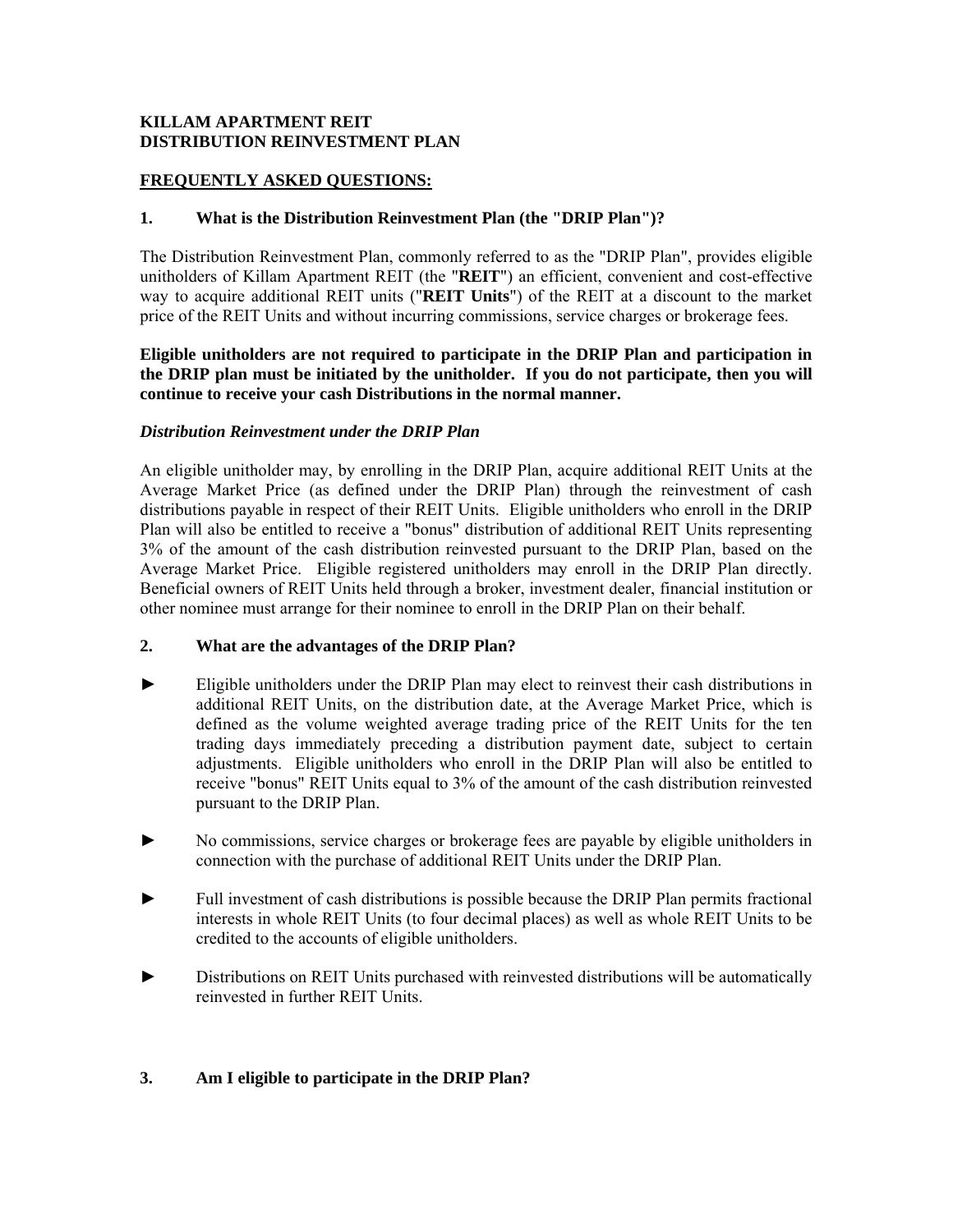At present, all Canadian resident unitholders may participate in the DRIP Plan regardless of the number of REIT Units or Exchangeable Units held.

Unless otherwise announced by the REIT, unitholders resident in a jurisdiction outside of Canada are **not entitled** to enroll, directly or indirectly, in the DRIP Plan.

### **4. How do I participate in the DRIP Plan?**

The manner in which you may participate in the DRIP Plan depends on how you hold your REIT Units. If you are an eligible registered unitholder (*i.e.*, you are recorded in the REIT's register of unitholders as a holder of REIT Units registered in your own name), you may directly enroll in the DRIP Plan. If you are an eligible beneficial unitholder (*i.e.*, you beneficially own REIT Units, but registered title is maintained in the name of your broker, investment dealer, financial institution or other nominee), you must make arrangements for the broker or other nominee who holds your REIT Units to enroll in the DRIP Plan on your behalf.

### *For eligible registered unitholders:*

Eligible registered unitholders may enroll in the DRIP Plan by delivering a duly completed and signed Authorization Form, by mail or facsimile, to Computershare Investor Services Inc., which acts as Plan Agent under the DRIP Plan, as follows:

Computershare Investor Services Inc. 2008 – 1969 Upper Water Street Halifax, Nova Scotia B3J 3R7

Attention: Distribution Reinvestment Telephone: 1-800-564-6253

Unitholders may obtain an Authorization Form from the Plan Agent or the REIT, at any time upon request, or from the REIT's website at www.killamreit.com. **Eligible beneficial unitholders whose REIT Units are registered in the name of The Canadian Depository for Securities Limited ("CDS") or another nominee cannot directly enroll in the Plan using this form.**

**Note:** If you are an eligible registered unitholder and participate directly in the DRIP Plan, all of the cash distributions payable in respect of REIT Units registered directly in your name will be reinvested under the DRIP Plan. In order for you to reinvest only a portion of your overall cash distribution entitlement, some of your REIT Units must be registered in the name of a person that is not enrolled in the DRIP Plan, or through a broker, investment dealer, financial institution or other nominee who can accommodate partial participation arrangements.

### *For eligible beneficial unitholders:*

Eligible beneficial unitholders may participate in the DRIP Plan by arranging for the broker, investment dealer, financial institution or other nominee who holds their REIT Units to enroll in the DRIP Plan on their behalf, and should contact such nominee to provide instructions in this regard.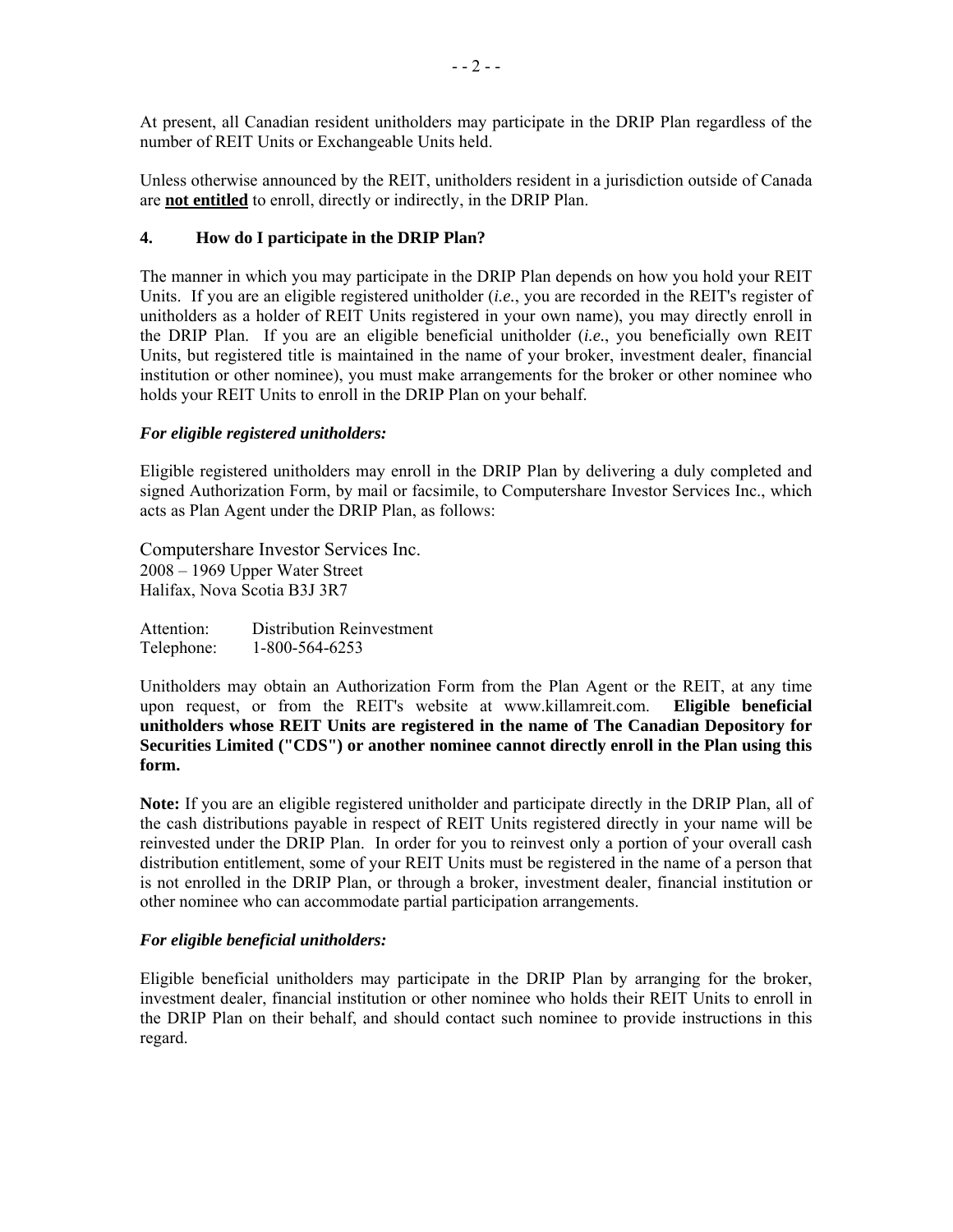## *Deadline for Delivery of Authorization Forms by registered unitholders:*

An Authorization Form must be received by the Plan Agent not later than 3:00 p.m. (Halifax time) on the business day prior to a distribution record date in order to take effect on the distribution payment date to which that record date relates. An Authorization Form received after that time will not take effect until the next following and subsequent distribution payment dates.

# **5. What will be the price of the additional REIT Units purchased under the DRIP Plan?**

Additional REIT Units will be purchased under the DRIP Plan at a price equal to the Average Market Price, which is defined in the DRIP Plan as the volume weighted average trading price of the REIT Units on the Toronto Stock Exchange for the ten trading days immediately preceding a distribution payment date on which at least one board lot of REIT Units is traded, appropriately adjusted for certain events as set forth in the DRIP Plan. Eligible unitholders who enroll in the DRIP Plan will also be entitled to receive a "bonus" distribution of additional REIT Units representing 3% of the amount of the cash distribution reinvested pursuant to the DRIP Plan, based on the Average Market Price.

# **6. Are there restrictions on the purchase of REIT Units under the DRIP Plan?**

The REIT reserves the right to determine, for each distribution payment date, the maximum amount of unitholders' equity, if any, that will be made available under the DRIP Plan on that date. No assurances can be made that additional equity will be made available on a regular basis, or at all, and participating unitholders will receive their regular cash distributions to the extent that they cannot be reinvested in additional REIT Units under the DRIP Plan.

## **7. Can I enroll in the DRIP Plan with respect to less than all of the REIT Units that I own?**

If you are the registered holder of your REIT Units or Exchangeable Units and enroll in the DRIP Plan, the cash distributions payable in respect of all of your REIT Units or Exchangeable Units bearing the same registration will be reinvested under the DRIP Plan.

The REIT understands that a number of brokers and financial institutions can accommodate elections for partial participation from their clients. Registered unitholders who wish to participate in the DRIP Plan with respect to less than all of their REIT Units may therefore wish to consider transferring registration of REIT Units to a broker, investment dealer, financial institution or other nominee who can accommodate partial participation. Unitholders should contact their broker or financial advisor for direction in this regard.

# **8. How are REIT Units purchased under the DRIP Plan and who will hold them?**

REIT Units acquired on the reinvestment of distributions are purchased directly from the treasury of the REIT by the Plan Agent, who acts on behalf of participating unitholders. The REIT Units will be held by the Plan Agent under the DRIP Plan for the account of participants or, in the case of CDS, credited by the Plan Agent to CDS, which will in turn credit the accounts of the appropriate CDS participants through the CDS depository system.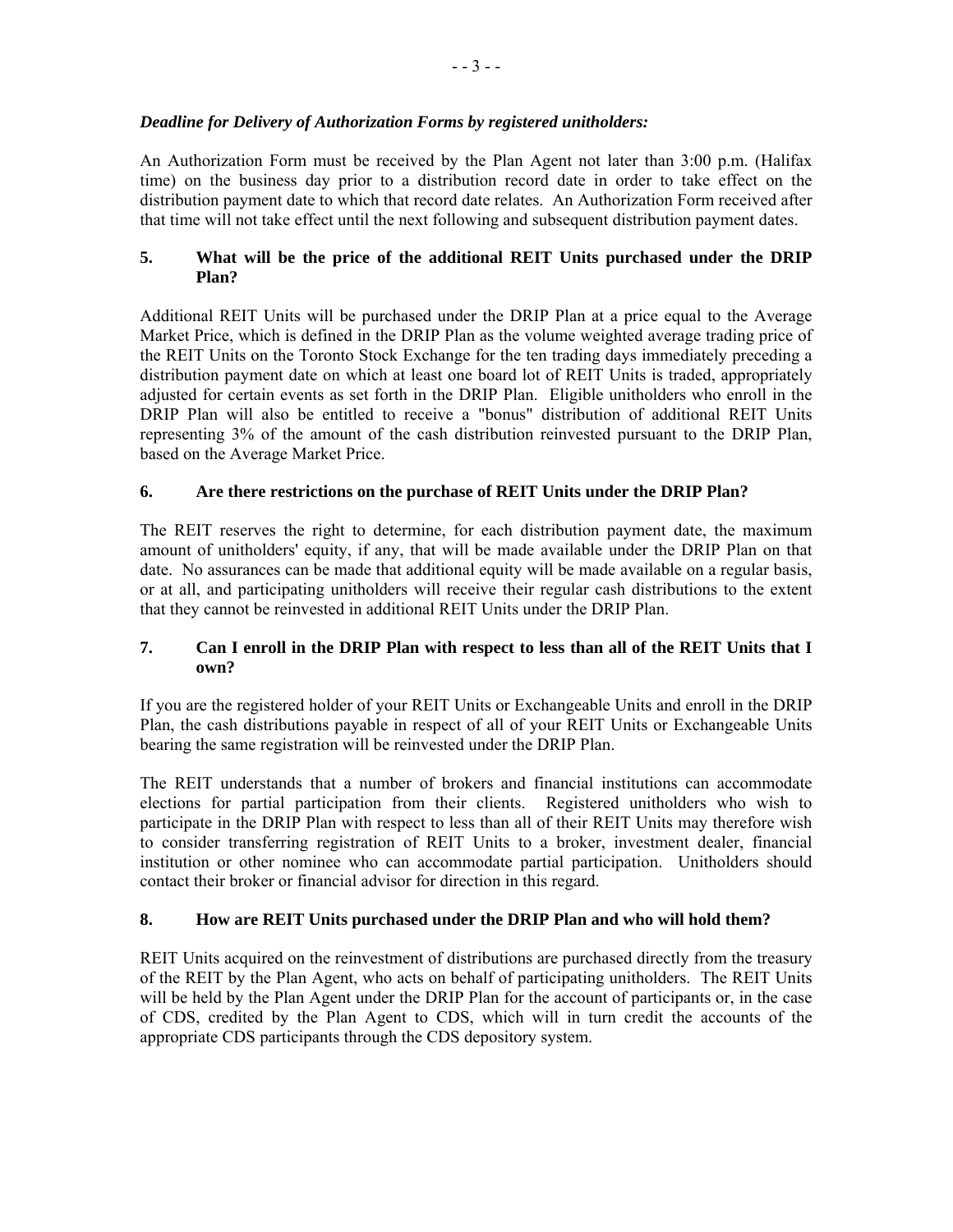## **9. How will I know how many REIT Units I own under the DRIP Plan?**

For registered unitholders, accounts will be maintained by the Plan Agent with respect to purchases of REIT Units made under the DRIP Plan for their account, and unaudited statements of account will be mailed on a quarterly basis.

Beneficial unitholders who participate indirectly in the DRIP Plan through their broker, investment dealer, financial institution or other nominee will not receive any such reports directly from the REIT or the Plan Agent, and should check with such nominee to determine what reports, if any, they can expect to receive from the nominee.

# **10. Will certificates be issued for new REIT Units purchased?**

REIT Units purchased and held under the DRIP Plan will be registered in the name of the Plan Agent or its nominee, or recorded in accounts designated by it, for the account of participating registered unitholders. Certificates for whole REIT Units so registered or recorded will only be issued if the DRIP Plan is terminated, if the participant's enrollment is terminated, or if a participant withdraws all or some of the whole REIT Units held by the Plan Agent for its account under the DRIP Plan.

A participating registered unitholder may withdraw all or some of the whole REIT Units held by the Plan Agent for the participant's account and have a certificate issued for the REIT Units that are withdrawn by duly completing the withdrawal portion of the voucher located on the reverse side of the statement of account delivered to such registered unitholder by the Plan Agent and delivering such executed voucher to the Plan Agent. Certificates will normally be issued within three weeks of receipt by the Plan Agent of the participant's withdrawal request.

# **11. How can I terminate my participation in the DRIP Plan?**

A participating registered unitholder may voluntarily terminate its participation in the DRIP Plan by duly completing and sending to the Plan Agent the termination portion of the voucher located on the reverse side of the statement of account that is mailed to participants. On the termination becoming effective, the Plan Agent will, within three weeks thereafter, send a certificate for all whole REIT Units held for the participant's account under the DRIP Plan and a cheque in payment for the value of any fractional interest remaining in the participant's account, based on the last Average Market Price. No termination request will be processed between the distribution record date and the end of investment period, which is typically the distribution payment date or shortly thereafter.

If a notice of termination is not received by the Plan Agent before 4:00 p.m. (Toronto time) on the fifth business day prior to a distribution record date, the participant's account will not be closed, and enrollment will not be terminated, until after the distribution payment date to which such distribution record date relates.

## **12. What are the Canadian federal income tax consequences of participation in the DRIP Plan?**

*The following is a summary only of certain Canadian federal income tax considerations relevant to participation in the Plan by residents of Canada for purposes of the Income Tax Act (Canada) (the "Tax Act") who hold REIT Units as capital property. The information provided is current as of the effective date of the Plan. This summary is not intended to be legal or tax advice to any*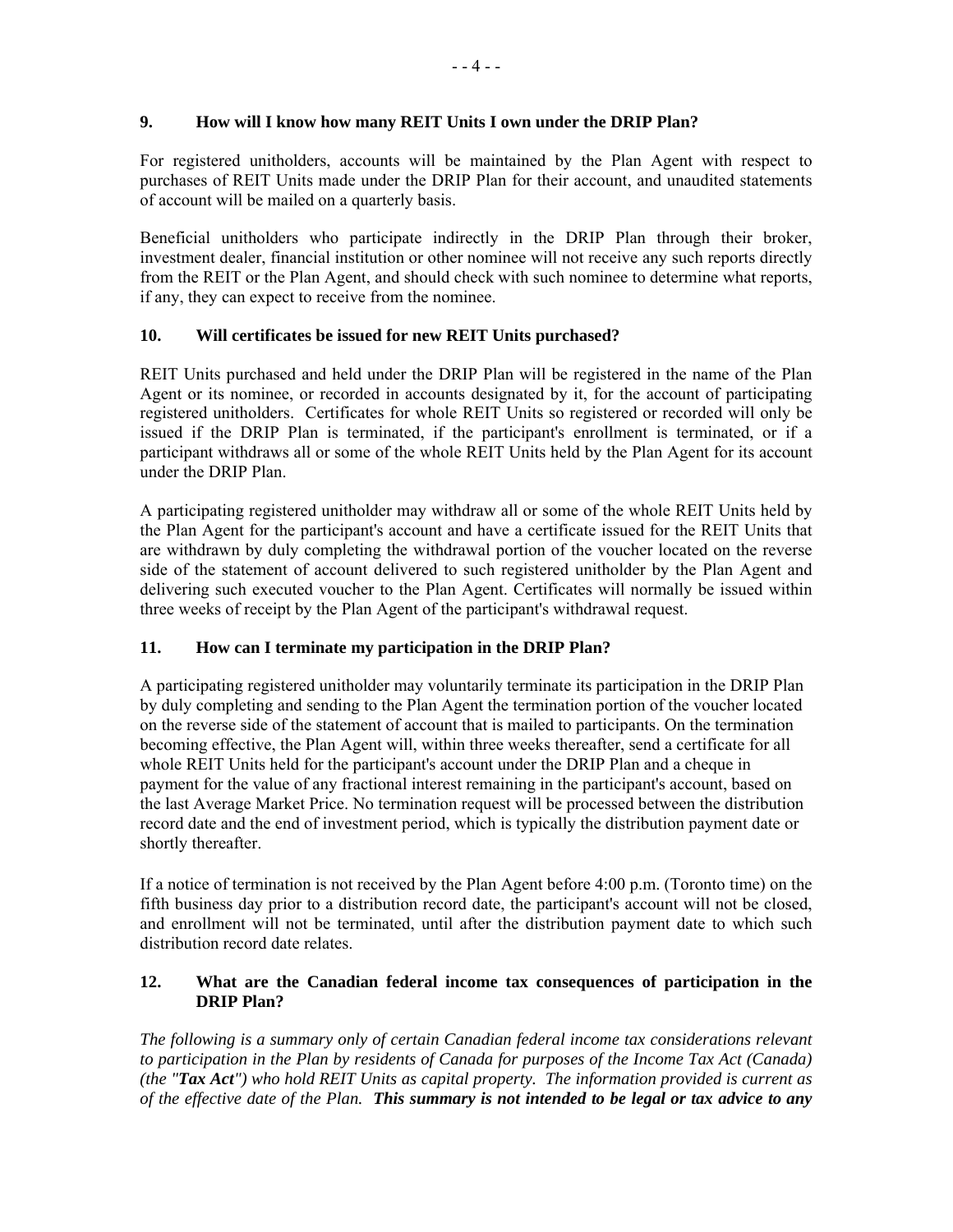#### *particular unitholder and participants are urged to consult their tax advisors as to their particular tax position.*

The fact that distributions are reinvested under the terms of the Plan does not relieve unitholders of any liability for taxes that may be payable on such distributions. To the extent that a distribution from the REIT would be included in the income of unitholders for the purposes of the Tax Act, such amount will be included in the income of unitholders who elect to reinvest such amount in new REIT Units under the Plan.

The Canada Revenue Agency (the "**CRA**") generally takes the position that the amount, if any, by which the fair market value of any REIT Units acquired pursuant to the Plan on the date of purchase of such REIT Units exceeds the purchase price therefor must be included in the income of the unitholder.

The cost to a unitholder of REIT Units acquired under the Plan will be equal to the amount of the distribution paid by the Plan Agent on behalf of the participant to the REIT. If the REIT Units acquired pursuant to the Plan are capital property to the unitholder, the amount included in the unitholders' income (as described above) will be added in computing the cost to the unitholder of such REIT Units for purposes of determining the adjusted cost base of such REIT Units. The cost of such REIT Units held as capital property by the unitholder must be averaged with the cost of all other REIT Units held by the unitholder for the purpose of determining the adjusted cost base of all REIT Units held by the unitholder pursuant to the averaging provisions of the Tax Act.

If a unitholder disposes or is deemed to dispose of REIT Units acquired under the Plan, the unitholder will recognize a capital gain (or a capital loss) to the extent that the proceeds of disposition exceed (or are less than) the adjusted cost base of the REIT Units held by the unitholder immediately before the disposition. One-half of the capital gain (the "**taxable capital gain**") must be included in the income of the unitholder for the year in which the disposition occurs and one-half of a capital loss (the "**allowable capital loss**") must generally be deducted by the unitholder against taxable gains for the year of disposition, and any excess allowable capital loss may be deducted against taxable capital gains in any of the three preceding years, or in any subsequent year, subject to the detailed provisions of the Tax Act.

The statements of account mailed to registered participating unitholders are a continuing record of purchases of REIT Units made for such participants' account under the DRIP Plan and should be retained for income tax purposes. The Plan Agent will also send annually to each such registered participant certain tax forms for tax reporting purposes. Adjusted cost base calculations for tax reporting purposes are the responsibility of each participant, as certain averaging rules may apply and such calculations may depend on the cost of other REIT Units held by the participant, among other things.

### **13. Where can I get Authorization Forms or further information about the DRIP Plan?**

Enrollment Forms may be obtained from the Plan Agent or Killam Apartment REIT, at any time upon request, or from the REIT's website at www.killamreit.com.

**Note:** Enrollment can be completed securely and conveniently online from the Agent's website at www.computershare.com from the Investor Centre.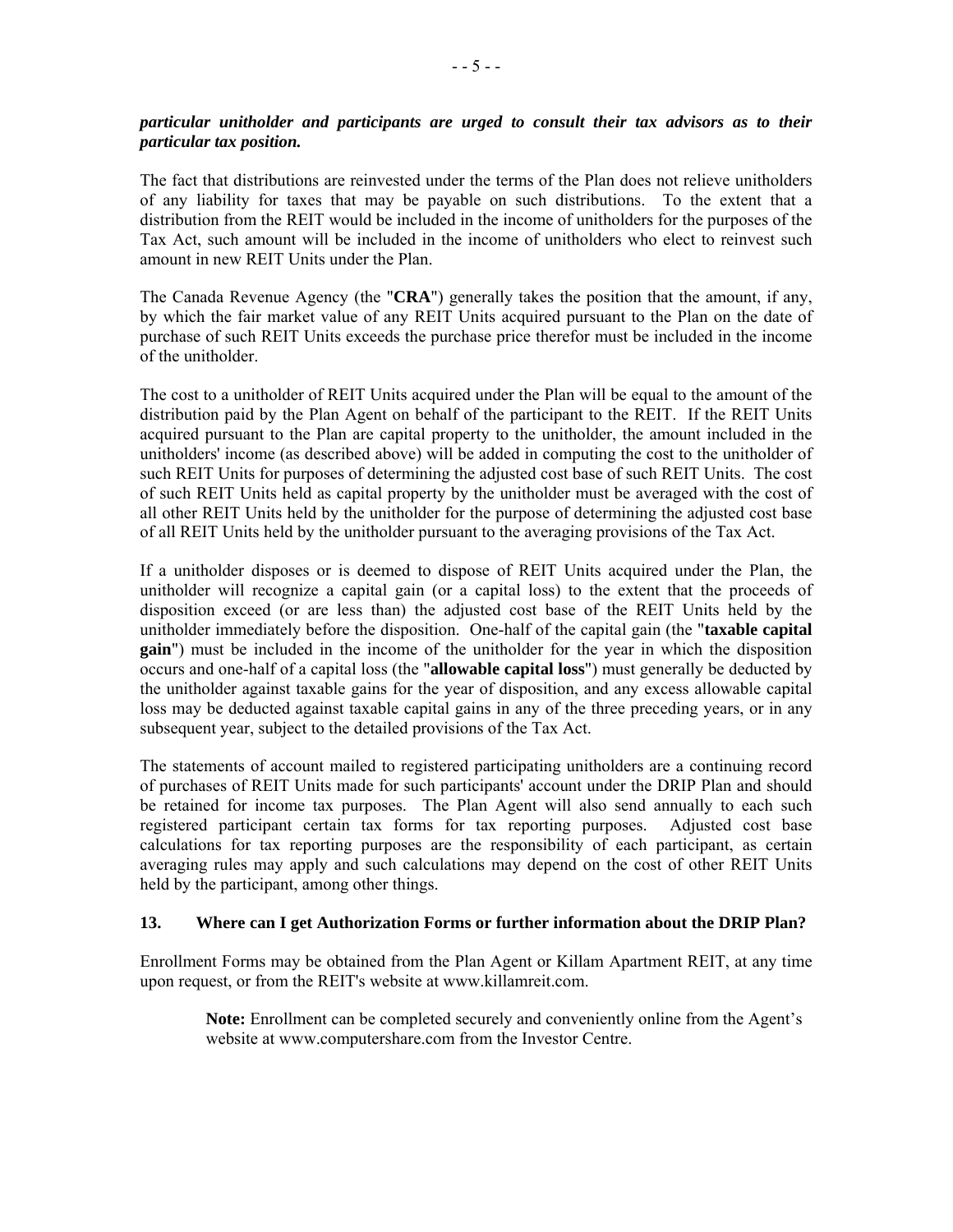### **14. Where can I get additional forms and information on the Plan and can I access my own Plan account information?**

Additional forms and/or plan information may be obtained at any time from the Investor Centre on the Agent's website at www.computershare.com or by calling Computershare's dedicated BCE toll-free line at 1-800-561-0934.

Your entire portfolio and Plan account information can be accessed securely and conveniently from the Investor Centre. By setting up a free personal login account, you will be able to:

1) View account balances

2) Update account details

3) Check payment information

4) Transfer shares

5) Change your address

6) Access statements online

7) Access/print tax forms online